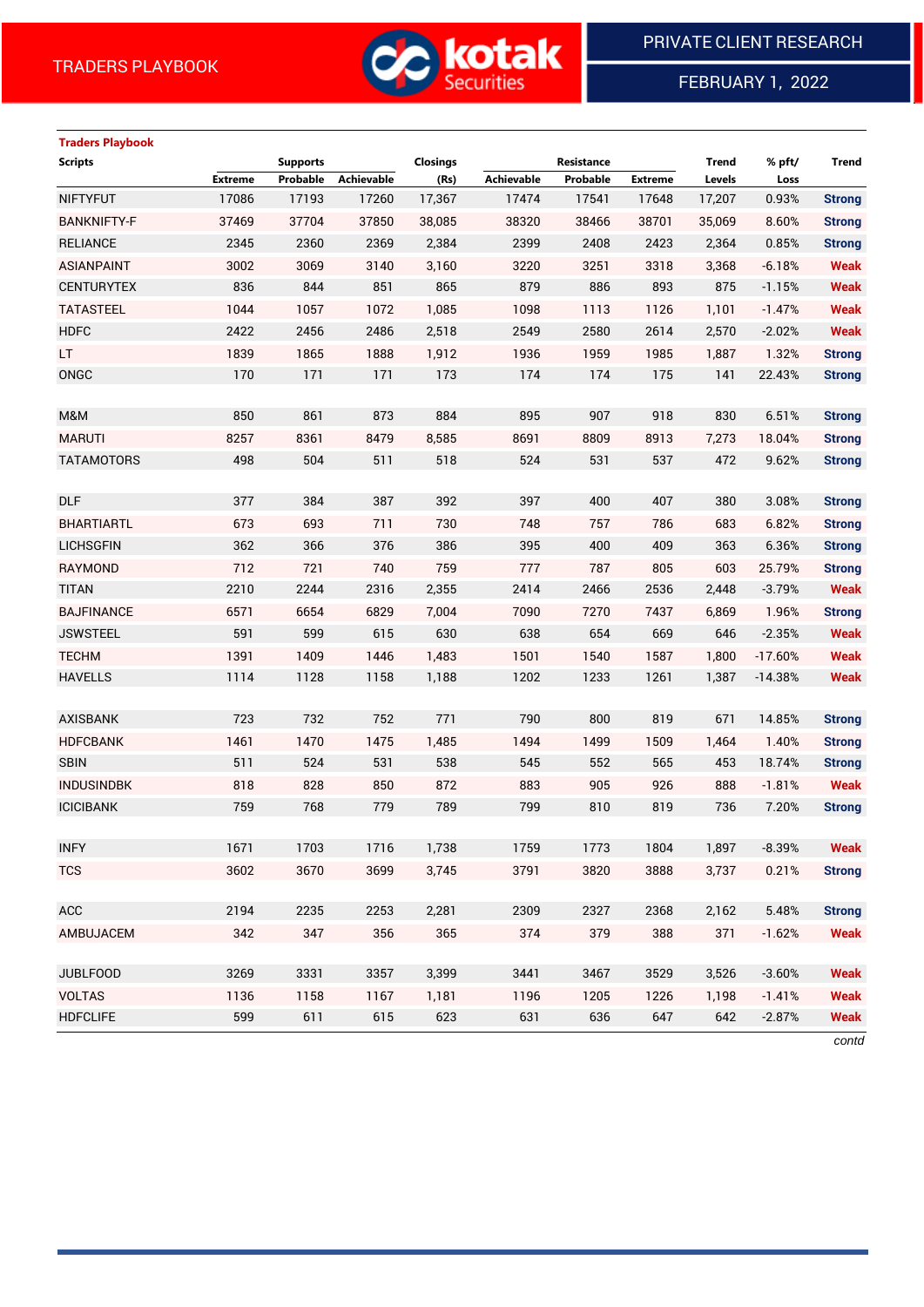## **Closing Pricess**

Closing price is that price at which a scrip closes on the previous day. Traders can start their intraday trade on this level. The stock or index should sustain above or below the closing price else you should exit the trade. Ideally, half a percent should be the stop loss above or below the closing price to enter the trade.

#### **Trend**

Trend is the level at which the tendency of Indices and Stocks can be identified. For best results, you can use the 'Trend Remarks' to trade. A 'Weak' trend means that traders can trade with a negative bias. If the trend is 'Strong', you can trade long with a positive bias. Base price should be the closing price.

### **Achievable (Supp/Resis)**

It is the price which can be achieved if the Index/Stock trades above or below the closing price. During normal course of trading, first levels are important as one can take profits around first resistance and supports levels.

# **Probable (Supp/Resis)**

It's a second resistance/support and can be achieved if stocks/indices are in trending mode. Events can lead stocks and indices to reach these levels.

#### **Extreme levels**

Sometimes, the stocks fall or rise to their average lowest or highest levels FOR THE DAY and that may act as an excellent contra buying or selling opportunity with a stop loss given in the table. This means buying around extreme support and selling around extreme resistance strictly with a given stop loss. For e.g. If the extreme support for Nifty is given at 5605, and in case the market comes down to similar levels, then you can initiate long positions with the given 'stop loss for long' in the column, say at 5585. If it breaks 5585 then the trader must exit the position. This is valid on both the sides.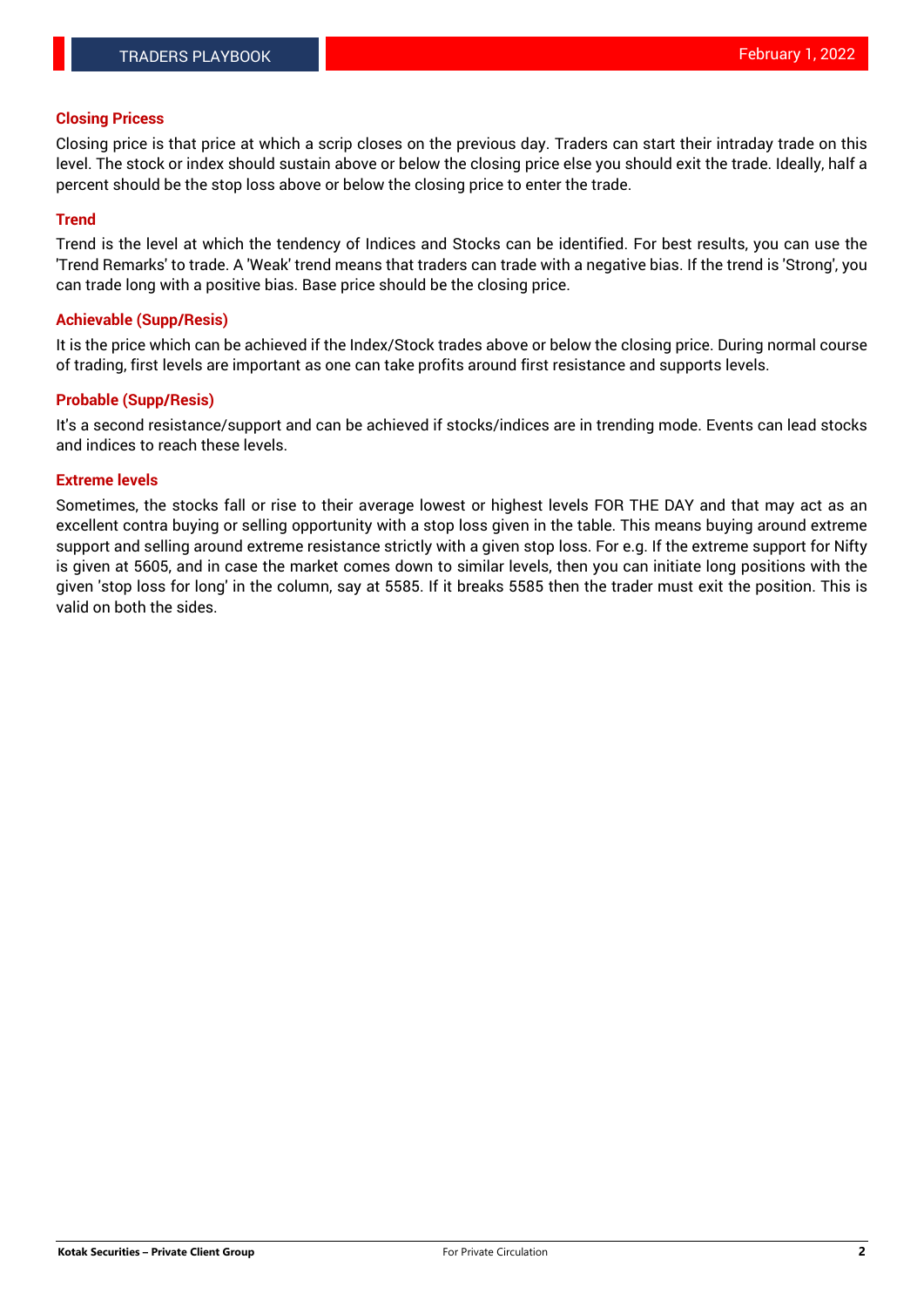# **RATING SCALE (PRIVATE CLIENT GROUP)**

| <b>BUY</b>             | $-$ A condition that indicates a good time to buy a stock. The exact circumstances of the signal will be determined by the indicator that an<br>analyst is using. |
|------------------------|-------------------------------------------------------------------------------------------------------------------------------------------------------------------|
| <b>SELL</b>            | - A condition that indicates a good time to sell a stock. The exact circumstances of the signal will be determined by the indicator that an<br>analyst is using.  |
| <b>Stop Loss Order</b> | - An instruction to the broker to buy or sell stock when it trades beyond a specified price. They serve to either protect your profits or<br>limit your losses.   |

#### **FUNDAMENTAL RESEARCH TEAM (PRIVATE CLIENT GROUP)**

**Shrikant Chouhan Arun Agarwal Amit Agarwal, CFA Hemali Dhame** Head of Research **Auto & Auto Ancillary** Transportation, Paints, FMCG Banking & Finance shrikant.chouhan@kotak.com arun.agarwal@kotak.com agarwal.amit@kotak.com Hemali.Dhame@kotak.com +91 22 6218 5408 +91 22 6218 6443 +91 22 6218 6439 +91 22 6218 6433

**Jatin Damania Purvi Shah Rini Mehta K. Kathirvelu** Metals & Mining, Midcap **Pharmaceuticals** Research Associate Support Executive jatin.damania@kotak.com [purvi.shah@kotak.com](mailto:purvi.shah@kotak.com) rini.mehta@kotak.com [k.kathirvelu@kotak.com](mailto:k.kathirvelu@kotak.com) +91 22 6218 6440 +91 22 6218 6432 +91 80801 97299 +91 22 6218 6427

**Sumit Pokharna Pankaj Kumar** Oil and Gas, Information Tech Midcap<br>sumit.pokharna@kotak.com bankair. +91 22 6218 6438 +91 22 6218 6434

sumit.pokharna@kotak.com pankajr.kumar@kotak.com

**TECHNICAL RESEARCH TEAM (PRIVATE CLIENT GROUP)**

**Shrikant Chouhan Amol Athawale**<br> **Amol Athawale** @kotak.com **Busisms** Research Ass [shrikant.chouhan@kotak.com](mailto:shrikant.chouhan@kotak.com) [amol.athawale@kotak.com](mailto:amol.athawale@kotak.com) Research Associate +91 22 6218 5408 +91 20 6620 3350 [sayed.haider@kotak.com](mailto:sayed.haider@kotak.com)

+91 22 62185498

# **DERIVATIVES RESEARCH TEAM (PRIVATE CLIENT GROUP)**

 $+91$  22 6218 5497

**Sahaj Agrawal Prashanth Lalu Prasenjit Biswas, CMT, CFTe** [sahaj.agrawal@kotak.com](mailto:sahaj.agrawal@kotak.com) [prashanth.lalu@kotak.com](mailto:prashanth.lalu@kotak.com) [prasenjit.biswas@kotak.com](mailto:prasenjit.biswas@kotak.com)